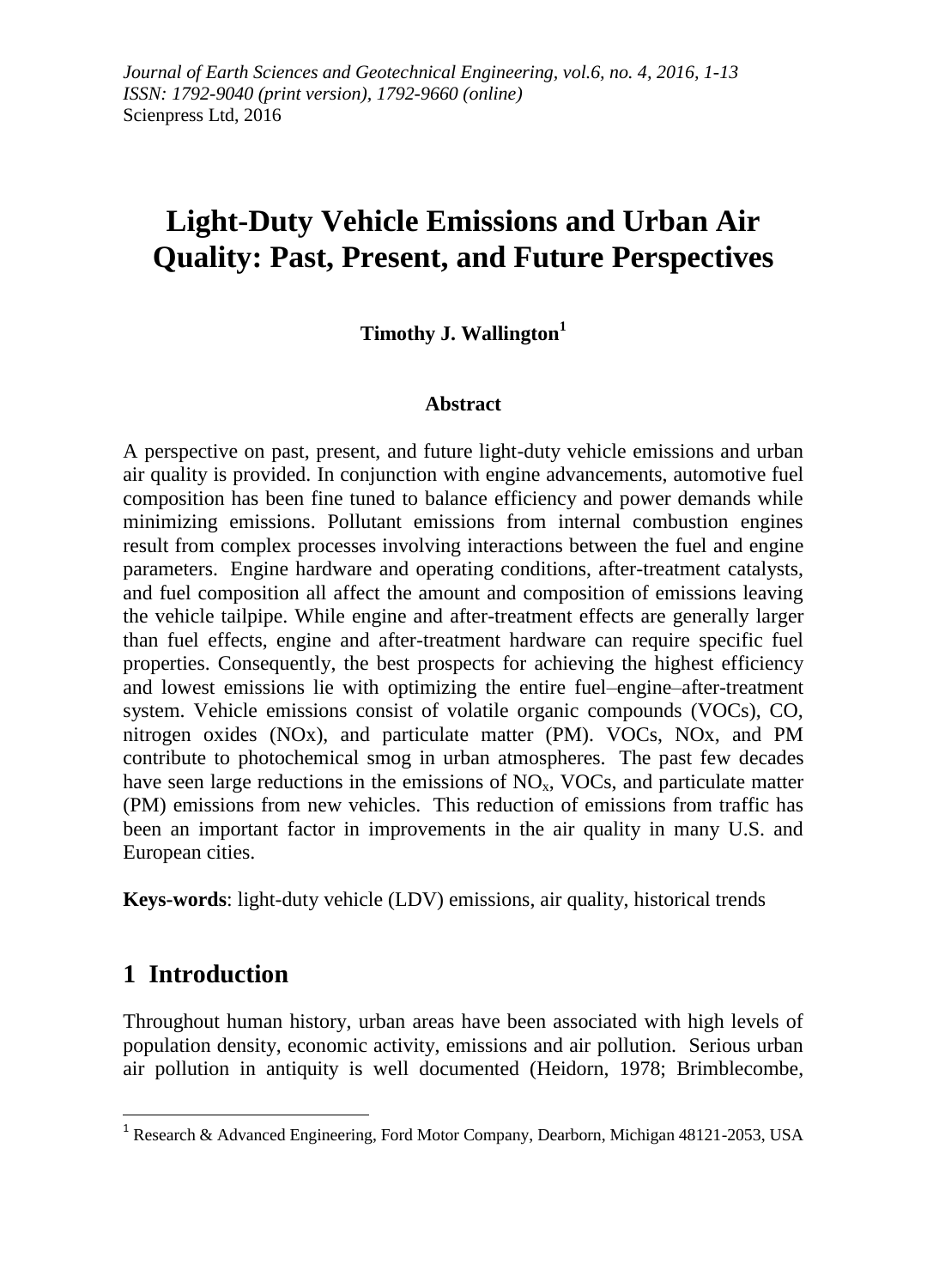1995; Makra, 2015). Seneca in AD 61 noted the need to escape the gloomy smoke and kitchen smells of Rome (Heidorn, 1978; Makra, 2015). In 1273 the first smoke abatement law was enacted in London (Heidorn, 1978). In 1573 Elizabeth I complained about smoke from coal in London. In the 1870s-1950s severe air pollution episodes associated with the burning of coal were typical in London in the winter. The London physician Harold Des Veaux is credited with using the word "smog" in 1905 derived from a combination of the words smoke and fog to describe air pollution. In the 1940s Los Angeles suffered serious air pollution episodes. In the early 1950s it was recognized by Haagen-Smit and coworkers that the nature of the air pollution in Los Angeles was fundamentally different from that in London. It was shown that photochemical reactions involving nitrogen oxides and volatile organic compounds (VOCs) generated ozone which was a major component of the air pollution in Los Angeles (Haagen-Smit 1951; Haagen-Smit et al. 1952). The reactions are complex, but can be represented in simple form by the mechanism in Figure 1 (Wallington et al., 2006; Calvert et al., 2015).

VOCs and nitrogen oxides (NOx) are emitted in vehicle exhaust and from other sources. VOCs react with hydroxyl radicals in the atmosphere to produce alkyl radicals which rapidly add  $O_2$  to give alkylperoxy radicals  $(RO_2)$ . The dominant fate of alkylperoxy radicals in urban air is reaction with NO to give  $NO<sub>2</sub>$  and alkoxy radicals. The alkoxy radicals react to give oxygenated VOCs which can then produce more alkyl peroxy radicals as indicated in the left hand cycle in Figure 1.  $NO<sub>2</sub>$  has a lifetime of the order of minutes in the sunlit atmosphere and undergoes photolysis to reform NO and generate oxygen atoms and hence ozone as indicated in the right hand circle in Figure 1. Recognition of the contribution of vehicle emissions to urban air quality issues has led to increasingly stringent regulations over the past few decades around the world to control vehicle emissions (Johnson, 2016).



Figure 1: Photochemical production of ozone, reproduced from Wallington et al. (2006) with permission from the Royal Society of Chemistry.

There has been a strong and consistent trend of urbanization over the past century and this trend is expected to continue over the coming decades. The United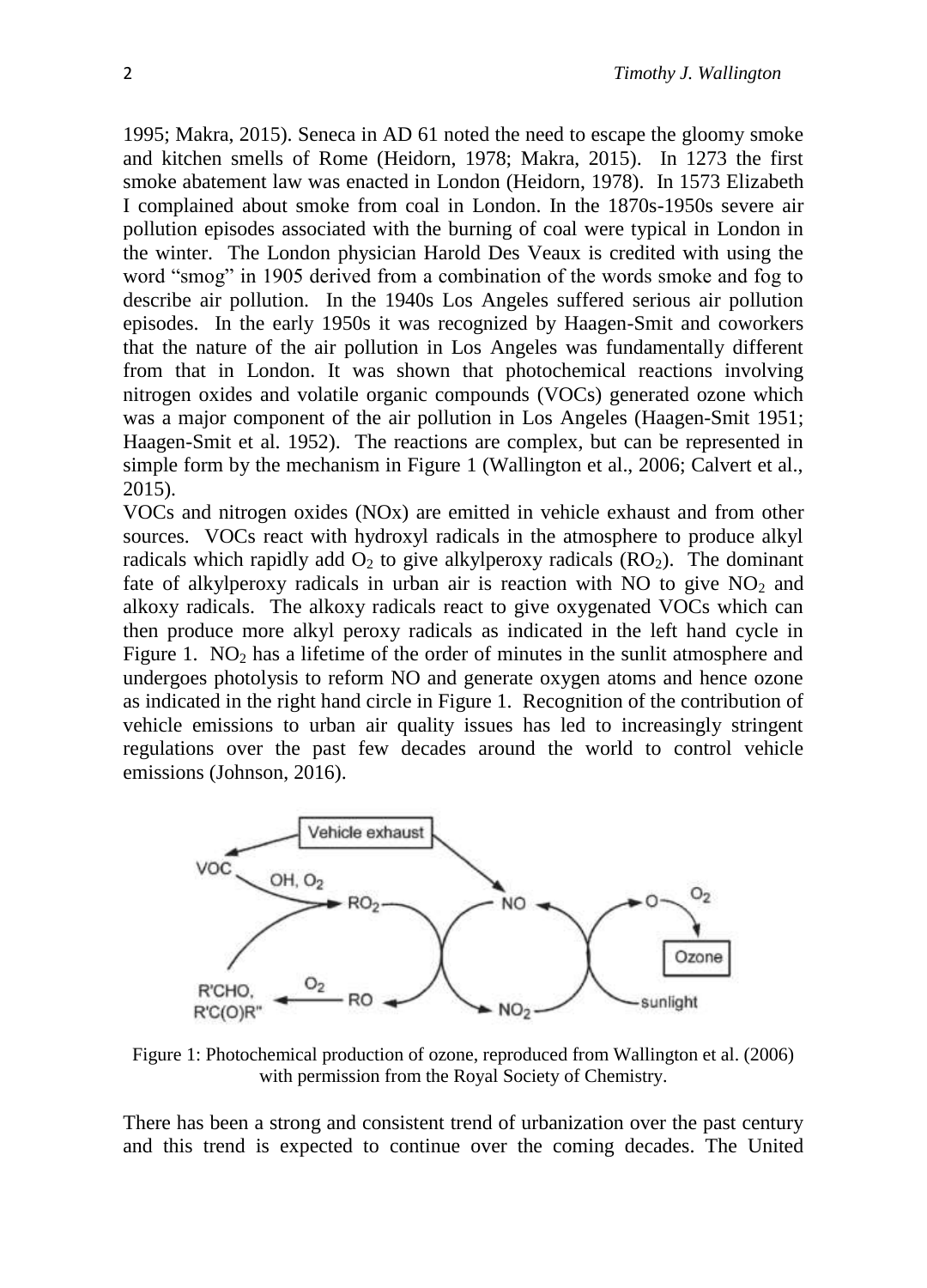Nations estimated that in 2015 approximately 4.0 billion people, 54% of the world's population, lived in urban areas and by 2030 these figures will rise to 5.1 billion, 60%, (UN Population Division, 2014). With increasing urban population and increasing vehicle population it is important to understand the trends of vehicle emissions and urban air quality.

### **2 Light-duty vehicle emissions**

Exhaust from internal combustion engines contains volatile organic compounds (VOCs), CO, nitrogen oxides  $(NO<sub>x</sub>)$ , and particulate matter (PM). VOCs and NO<sup>x</sup> form photochemical smog in urban atmospheres, CO and PM may have adverse health impacts. Reduction of VOC, NOx, CO, and PM emissions from vehicles and from other sources is needed to address local air pollution. Modern internal combustion engines are remarkably efficient and the majority of the fuel is combusted to  $CO<sub>2</sub>$  and  $H<sub>2</sub>O$  within the approximately 40-100 ms the air/fuel mixture is in the engine. VOC emissions are unburnt or partially burnt fuel. CO is partially burnt fuel. Particulate matter emissions stem from oxygen deficient combustion and from pyrolysis of fuel droplets. NOx is mainly formed by the Zeldovich mechanism which is initiated by thermal dissociation of oxygen molecules to give oxygen atoms which react with molecular nitrogen to produce NO (Zeldovich, 1946). Engine design and control strategies are employed to maximize the combustion efficiency (conversion of fuel into  $CO<sub>2</sub>$  and  $H<sub>2</sub>O$ ) and minimize the formation of NO, CO, and soot in the engine (Wallington et al., 2006; Johnson, 2016). From the viewpoint of treating vehicle exhaust it is very fortunate that thermodynamics favor the conversion of NO, VOCs, CO, and soot into more environmentally benign compounds as indicated below.

 $NO + NO \rightarrow N_2 + O_2 \Delta H_{298K} = -90 \text{ kJ mole}^{-1}$ 2 C<sub>8</sub>H<sub>18</sub> (iso-octane) + 25 O<sub>2</sub>  $\rightarrow$  16 CO<sub>2</sub> + 18 H<sub>2</sub>O  $\Delta$ H<sub>298K</sub> = -5100 kJ mole<sup>-1</sup>  $2 CO + O_2 \rightarrow 2 CO_2 \Delta H_{298K} = -283 \text{ kJ mole}^{-1}$  $C$  (soot) +  $O_2 \rightarrow CO_2$   $\Delta H_{298K} = -393$  kJ mole<sup>-1</sup>

While the above reactions are thermodynamically favored, they are too slow to remove the pollutants before the exhaust leaves the vehicle tailpipe. Catalysts are used in vehicle emission control systems to catalyze the oxidation of VOCs, CO, and soot into  $CO_2$  and  $H_2O$  and the reduction of NO (Twigg, 2007). It is a challenging engineering task to design vehicle emission control systems which can complete both oxidation and reduction reactions under a range of operating temperatures and which are efficient for the life of the vehicle. However, systems have been developed which offer very effective control of vehicle emissions (Wallington et al., 2006; Twigg, 2007; Johnson, 2016). Catalytic converters used in gasoline vehicles consist typically of one or more monolithic ceramic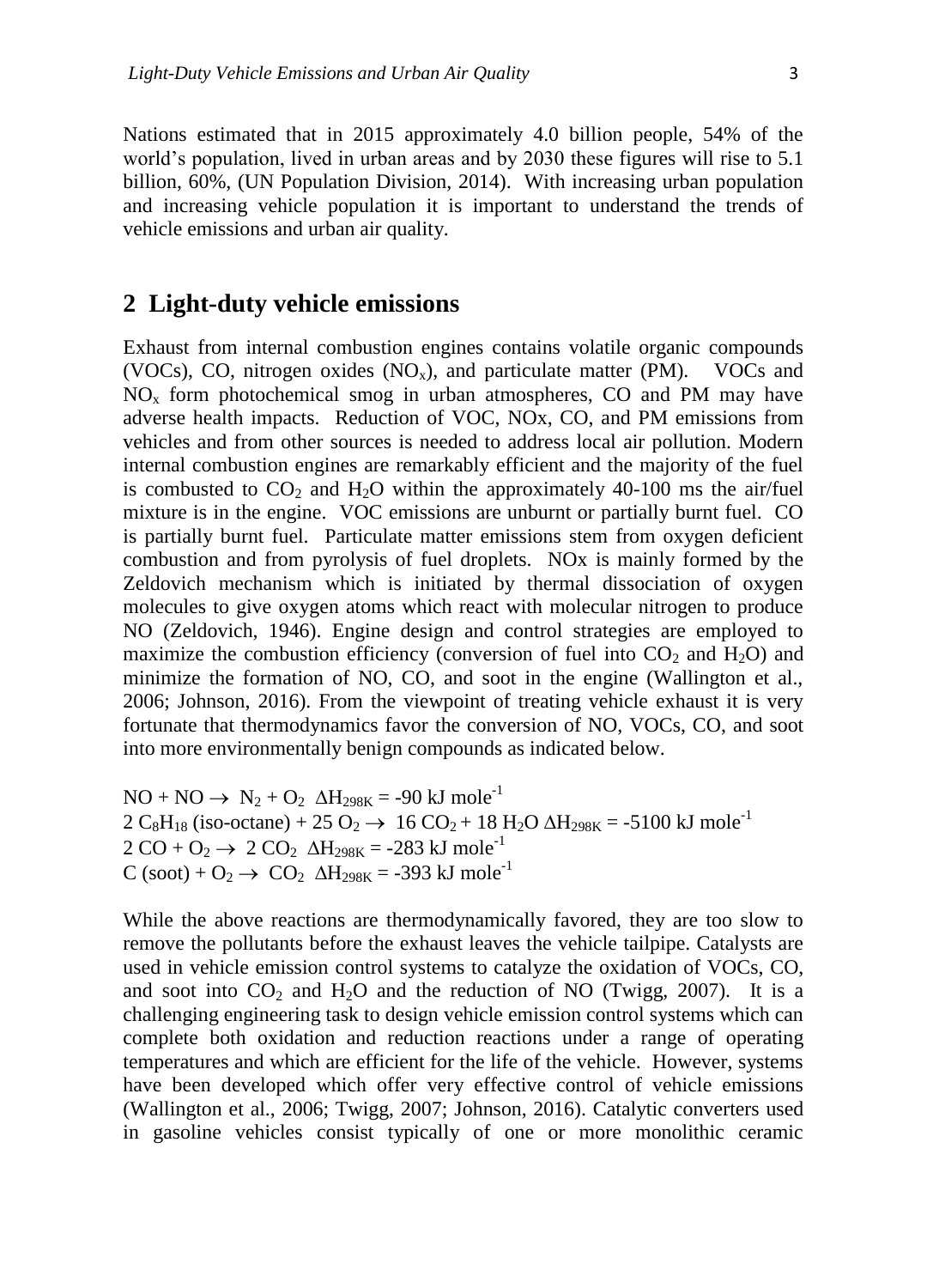honeycomb substrates surrounded by a mounting material and housed in a metal can. The monolith surface is coated with alumina, other high surface area oxides such as ceria or zirconia, and the platinum group metals Pt, Rh, and Pd. The precious metals facilitate catalytic reduction/oxidation of the pollutants in the exhaust gas, while the reducible oxides can improve catalytic efficiency by storing and releasing oxygen as engine operating conditions change.

Automotive catalysts are very efficient after the catalyst reaches its operating temperature (light-off). Oxidation catalysts were introduced in the mid-1970s to control HC and CO emissions. When more stringent  $NO<sub>x</sub>$  control was mandated, a new type of catalyst was required that could oxidize CO and HC to  $CO<sub>2</sub>$  and  $H_2O$  while simultaneously reducing  $NO_x$  to  $N_2$ . This type of catalyst is designated "three-way" because it controls the emissions of three regulated emissions; CO,  $HC$ , and  $NO<sub>x</sub>$ . To meet the requirement of simultaneously oxidizing CO and HC while reducing  $NO<sub>x</sub>$ , the engine must be operated close to the stoichiometric air/fuel ratio where the amount of  $O<sub>2</sub>$  in the air matches that required to fully combust the fuel. This requires careful feedback control using an on-board exhaust gas oxygen sensor. The overall conversion efficiency is improved by oscillating the air/fuel ratio by about  $\approx$  2-3% around the stoichiometric value (Wallington et al., 2006). Figure 2 shows the fine honeycomb structure of a typical catalyst. Figure 3 illustrates the efficiency of such catalysts at removing total hydrocarbons (THC), carbon monoxide, and  $NO<sub>x</sub>$ .



Figure 2: Typical catalyst monolith used in modern gasoline vehicles showing the fine honeycomb channels through which the exhaust passes.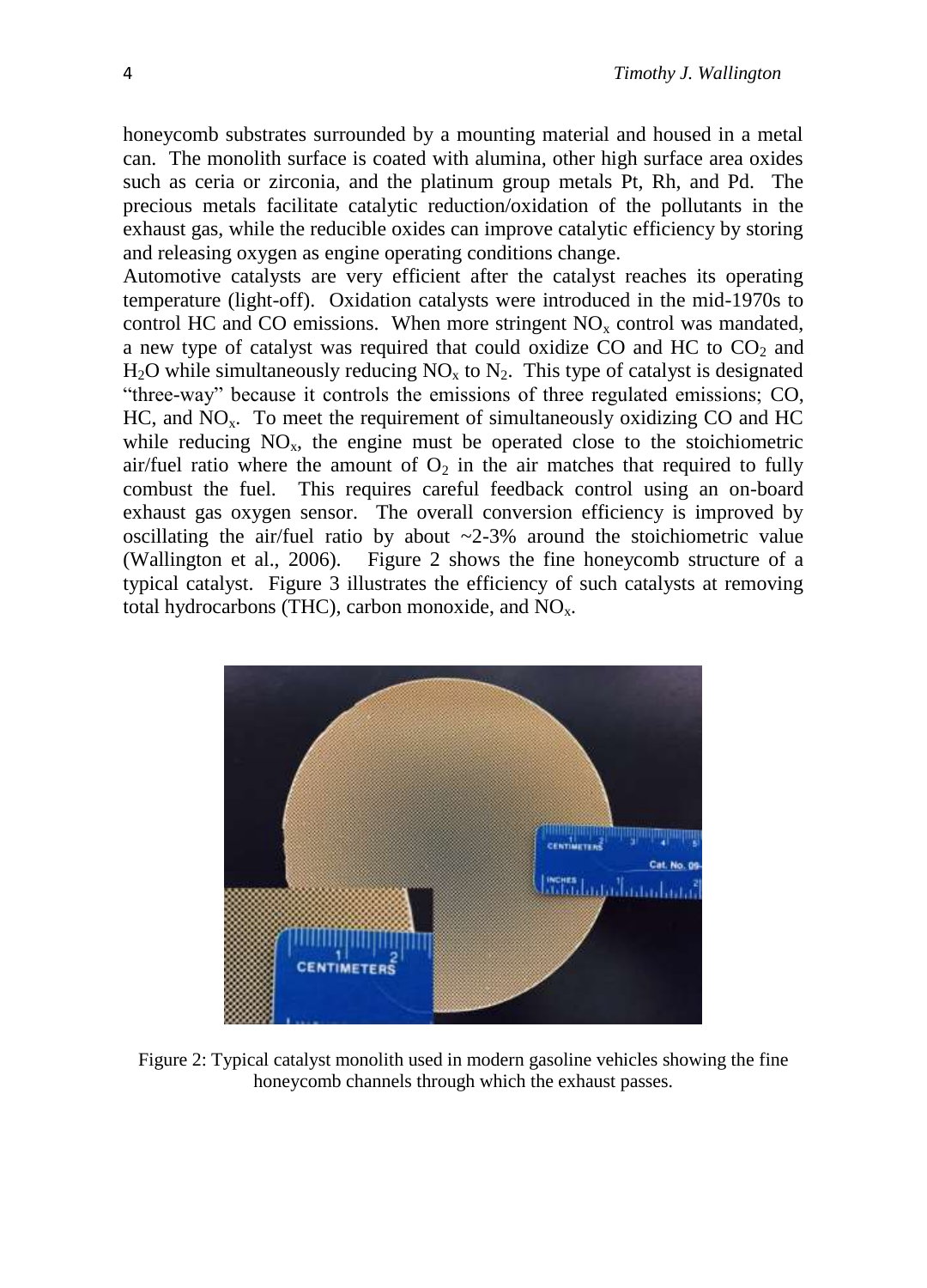

Figure 3: Plots of engine-out and tailpipe total hydrocarbon, CO, and NOx for a gasoline vehicle measured over the FTP cycle illustrating the efficiency of the emission control system. Data were taken from Hubbard et al. (2014).

In contrast to gasoline vehicles which operate at, or close to, stoichiometry, diesel engines operate lean. Diesel exhaust consists mainly of  $N_2$ ,  $O_2$  (typically approximately 8-10%, but can be as high as 20% during idle, or as low as 6% during filter regeneration),  $CO<sub>2</sub>$ , and  $H<sub>2</sub>O$ . Diesel engines generally have lower NOx and VOCs emissions and higher PM emissions than gasoline engines. Diesel particulate filters are used to treat PM. Diesel exhaust contains a significant amount of  $O_2$  and it is not possible to use three way catalysts to remove  $NO<sub>x</sub>$  from diesel exhaust. The technology used to treat NOx in diesel exhaust is either lean NOx traps (LNTs) or selective catalytic reduction (SCR). In LNTs the NOx is trapped during lean operation and reduced in rich transients. In SCR systems ammonia is used to selectively reduce NOx over a Cu/zeolite catalyst. Figure 4 shows a schematic which illustrates how a diesel oxidation catalyst, selective catalytic reduction technology, and diesel particulate filter can be combined together into an emission control system for a modern diesel vehicle. As evident from Figure 4, the emission system is complex and needs to be designed as a system.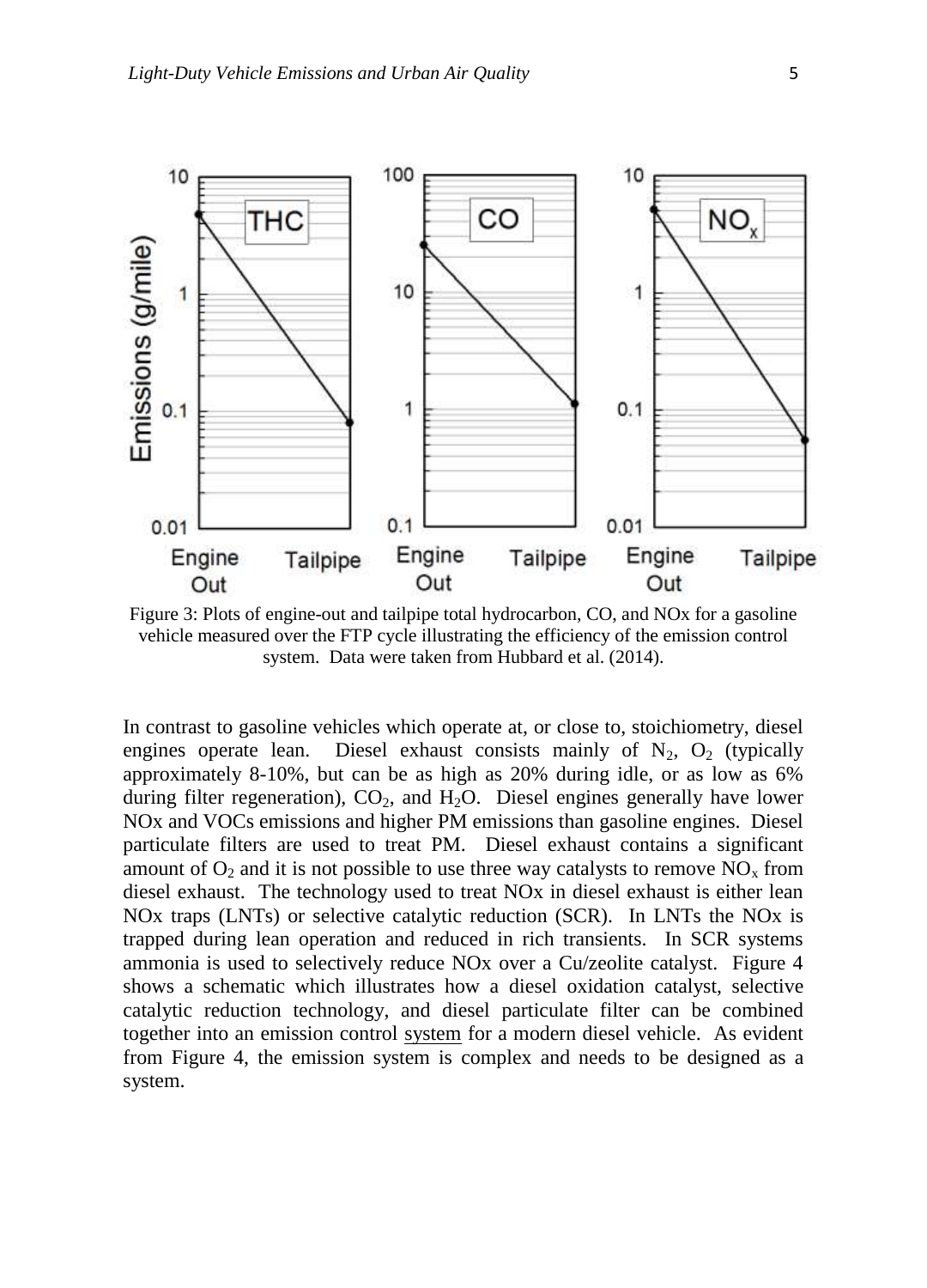

Figure 4: A schematic showing a typical emission control system for a diesel vehicle in the U.S. The exhaust flows from left to right. A Pd-rich DOC catalyzes the oxidation of hydrocarbons and CO, diesel exhaust fluid (DEF, a solution of urea in water) is injected into the exhaust, urea decomposes to give ammonia which is used to selectively reduce NOx over a Cu/zeolite catalyst, finally soot is oxidized using a Pt/Pd catalyst in the diesel particulate filter.

### **3 Light-duty vehicle emission trends**

The Coordinating Research Council has funded a series of field measurements in which remote sensing techniques have been used to measure emissions from the on road light-duty vehicle fleet in Chicago. Non-dispersive IR spectroscopic monitoring techniques were used for  $CO$ ,  $CO<sub>2</sub>$ , and  $HC$  and dispersive UV spectroscopic monitoring techniques were used for NO and  $NO<sub>2</sub>$ , SO<sup>2</sup> and NH<sup>3</sup> . Measurements were conducted in 1997, 1998, 1999, 2000, 2002, 2004, 2006, and 2014 with approximately 20,000 vehicles measured in each study (Bishop and Stedman, 2015). Figure 5 shows the median and the mean concentrations of CO, NO, and hydrocarbons (HC) in the exhaust from the onroad fleets in 1997-2014. As seen from Figure 5 there has been a large decrease in the levels of CO, NO, and HC in LDV exhaust over the past 20 years. There is a significant difference between the median and mean values in Figure 5 showing the skewed nature of the distribution. The percent of emissions contributed by the highest emitting 1% of the fleet (the  $99<sup>th</sup>$  percentile) increased substantially between 1997 and 2014 and in 2014 stood at approximately 25%, 35%, and 42% for NO, CO, and HC, respectively (Bishop and Stedman, 2015).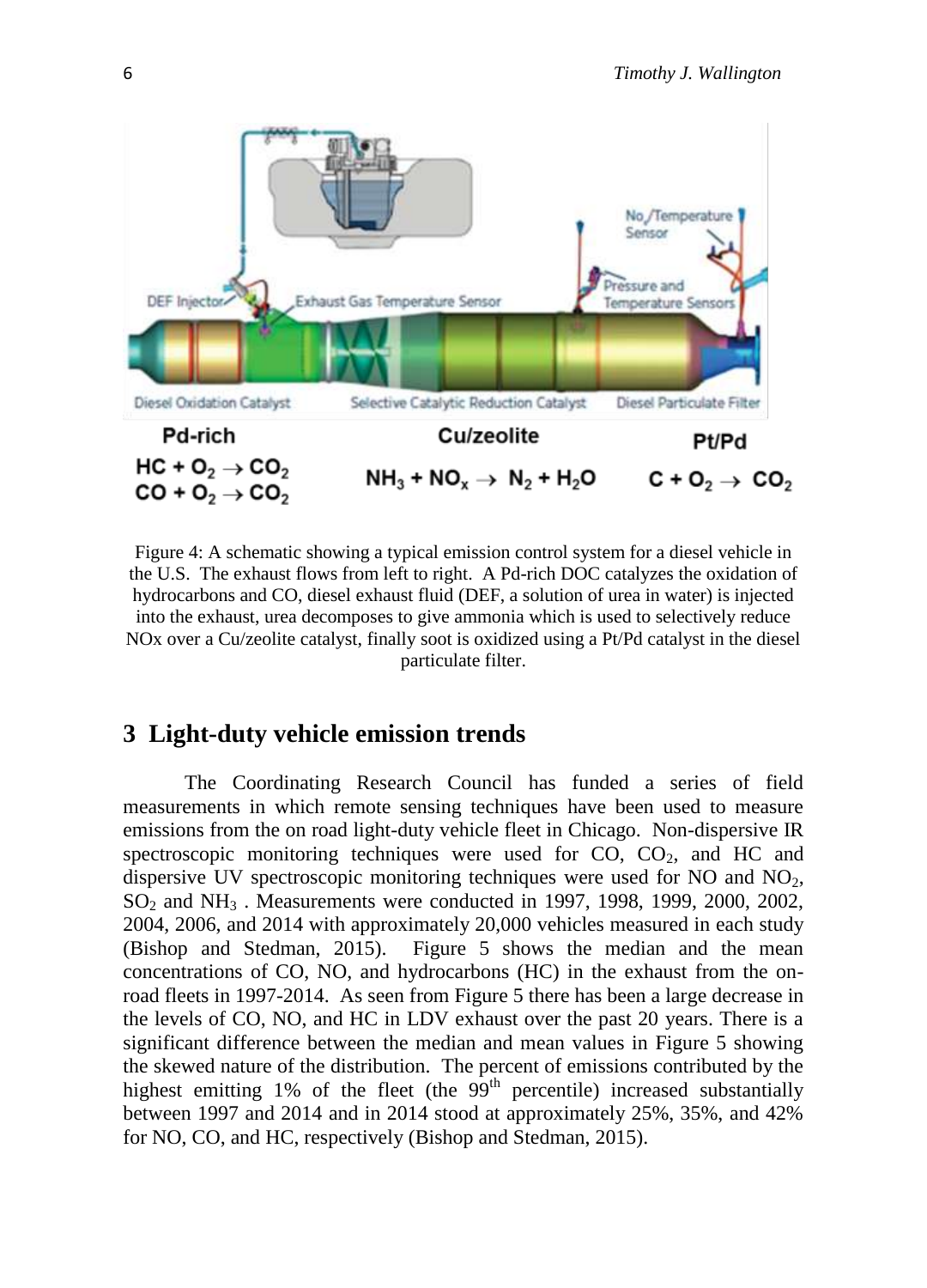

Figure 5: Median and mean concentrations of CO (filled circles), NO (gray squares), and HC (open triangles) determined by remote sensing of on-road automobile emissions in the Chicago area (Bishop and Stedman, 2015).

Another example of the progress made in reducing vehicle emissions comes from the experience in Beijing. Zhang et al. (2014) have assessed the emissions from the on-road vehicle fleet in Beijing from 1998 to 2013. Interestingly, as seen in Figure 6, despite a large increase in the total on-road vehicle fleet in Beijing there is a trend of decreasing emissions from the on-road fleet. This trend reflects the retirement of old vehicles and the introduction of new vehicles with modern emission control systems into the fleet.



Figure 6: Left hand panel: Fleet of light-duty passenged vehicles (LDPVs), motorcycles, medium-duty and heavy-duty passenger vehicles (MDPVs & HDPVs), and trucks. Right hand panel: the total on-road emissions of CO (gray diamonds), NOx (open squares), HC (filled triangles), and PM2.5 (filled circles) in Beijing, China. Data were taken from

Zhang et al. (2014).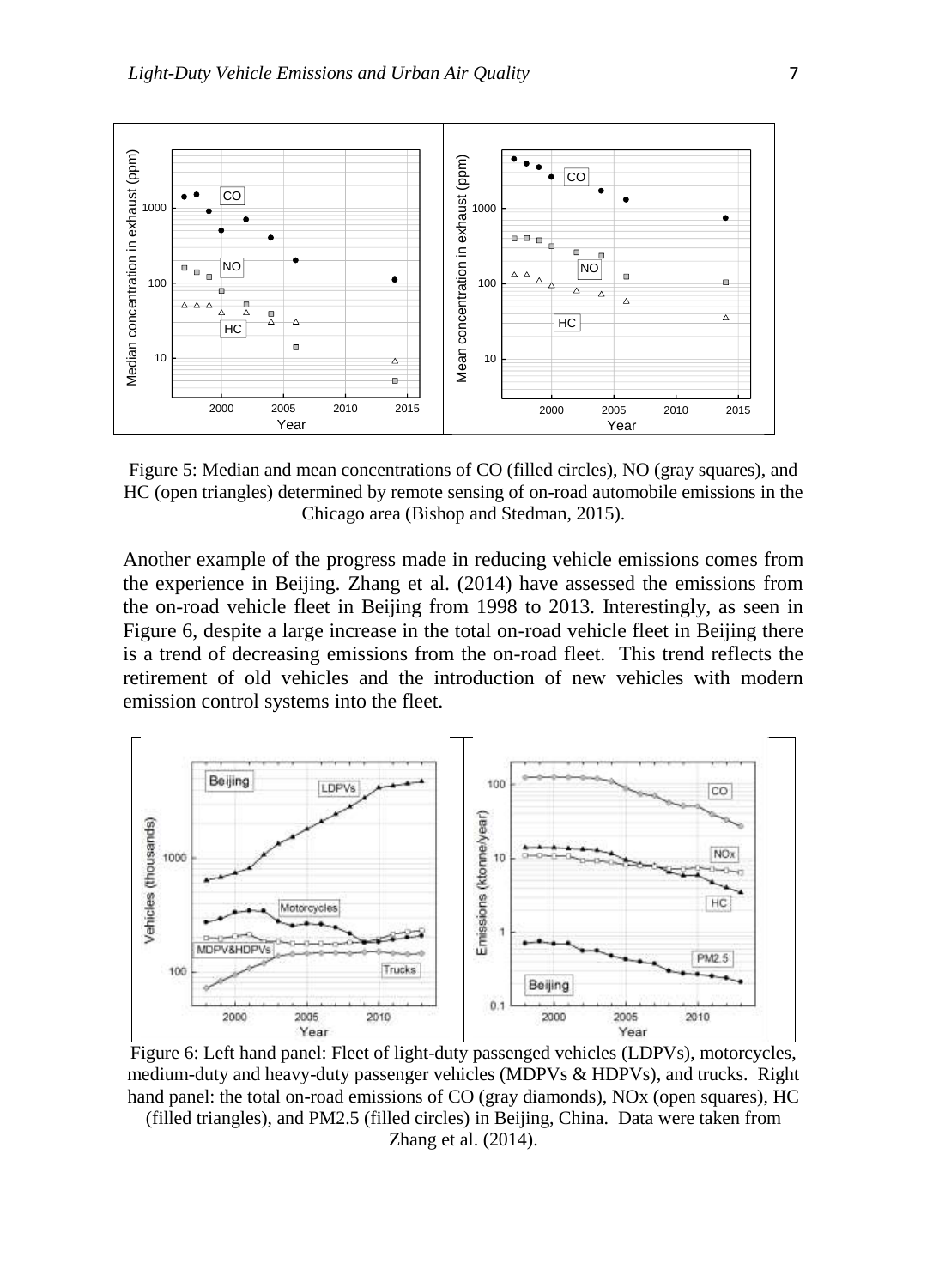### **4 Air quality trends**

Figure 7 shows concentrations of  $O_3$ , CO, PM2.5, Pb, SO<sub>2</sub> and NO<sub>2</sub> air pollutants in cities in the U.S. from 1980 to 2014. As illustrated in Figure 7, urban air quality in U.S. cities has improved substantially over the past 35 years. There is a substantial downward trend in the levels of all these air pollutants. The improvements seen in Figure 7 are even more impressive when the large increases in population, economic activity, and vehicle miles traveled over the same period are considered. The horizontal dashed lines in the panels in Figure 7 are the National Ambient Air Quality Standards (NAAQS) in the United States: 4<sup>th</sup> maximum 8-hour average  $[O_3]$ , 70 ppb;  $2<sup>nd</sup>$  maximum 8-hour average  $[CO]$ , 9 ppm; seasonally weighted annual average PM2.5, 12 μg m<sup>-3</sup>; annual maximum 3month average [Pb],  $0.15 \mu g$  m<sup>-3</sup>; annual 99<sup>th</sup> percentile of daily maximum 1-hour average [SO2], 75 ppb; and annual average  $[NO_2]$ , 21 ppb  $(U.S.E.P.A., 2016)$ . Levels of CO, PM2.5, Pb,  $SO_2$ , and  $NO_2$  in the air in U.S. cities are generally below the NAAQS. The decreases in the ambient concentrations of the pollutants shown in Figure 7 reflects progress made in reducing the emissions from vehicles and other sources in urban areas. While there has been great progress in improving air quality there are challenges in meeting some of the air quality standards. This is perhaps best illustrated by the top left panel of Figure 7 which shows the challenge of meeting the new ozone NAAQS of 70 ppb. There are also significant challenges in meeting the PM2.5 standard in many areas. In total approximately 57 million people in the U.S. leave in regions which violate at least one of the NAAQS (U.S.E.P.A., 2016).

As in the U.S., major improvements in air quality have been made in cities in Europe. European cities such as London have historically suffered from severe air pollution associated with the burning of solid fuels, wood and later coal, for heating and cooking. In the late  $19<sup>th</sup>$  and early  $20<sup>th</sup>$  centuries London was known for its pea-souper fogs with visibility in severe episodes reduced to a few meters. The enactment of regulations restricting emissions and the development of technologies with low emissions led to dramatic improvements in the air quality. As an example, in the December 1952 London smog episode concentrations of smoke and  $SO_2$  both peaked at approximately 4000  $\mu$ g m<sup>-3</sup> (Greater London Authority, 2002); current levels of PM10 and  $SO_2$  in London are 15-35  $\mu$ g m<sup>-3</sup> and 2-5 μg m-3 , respectively (King's College London, 2016). The air quality in European cities such as London is probably the best that it has been in centuries. Despite the dramatic improvements the current air quality still falls short of European standards in many cities. In 2013 approximately 17%, 15%, and 9% of the EU-28 urban population was exposed to PM10 levels,  $O_3$ , and  $NO_2$ concentrations, respectively, above the European limit values (European Environment Agency, 2015). It should be noted that as shown in the bottom right hand panel in Figure 6, the European annual average limit value for  $NO<sub>2</sub>$  of 40  $\mu$ g m<sup>-3</sup> (21 ppb) is more than a factor of 2 more stringent than the corresponding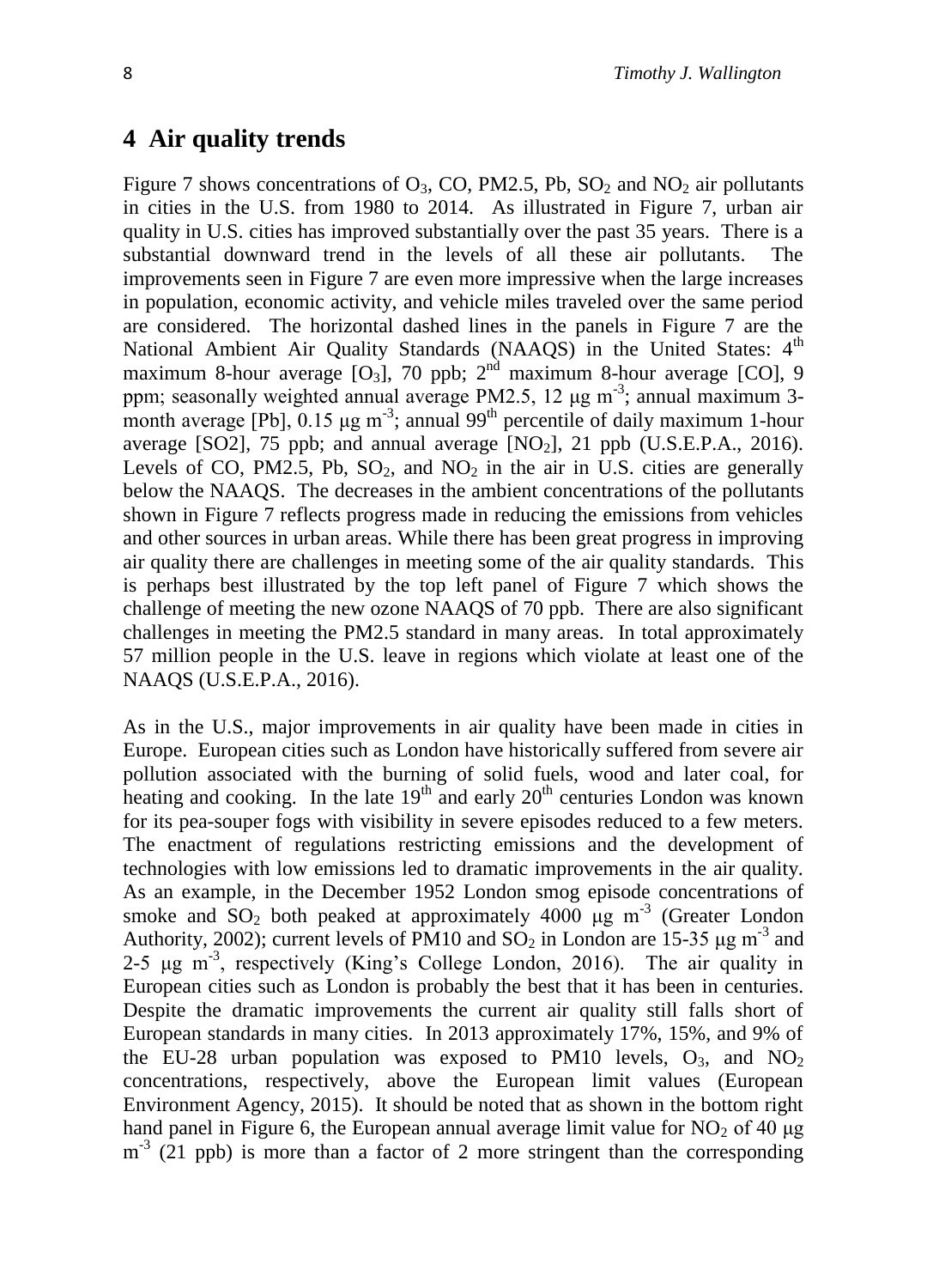NAAQS in the U.S. of 53 ppm.

Addressing the air quality challenges in Europe will require reduction in emissions from traffic and from other sources in urban areas. The challenge associated with bringing roadside air quality monitoring stations in Germany is addressed in detail by Toenges-Schuller et al. (2016) in this issue. Toenges-Schuller et al. (2016) estimate that the fraction of traffic-influenced stations exceeding the air quality limit for annual mean  $NO<sub>2</sub>$  is expected to be reduced from about 50% in 2015 to between 1% and 4% in 2030. Meeting the European standards for PM10 and  $O_3$ will be challenging because of the stringency of the standards and the diversity of precursor emission sources. The emissions of NOx, VOCs, CO, and PM from traffic have declined substantially over the past 20-30 years and we are witnessing a transition from a situation where it was clear that traffic was the dominant source of emissions to one where traffic is no longer the dominant source of emissions. This is illustrated in the plot in Figure 8 showing the evolution of VOC emissions in EU-27 from 1990 to 2010. In 1990 it was clear that cars were the dominant source of VOC emissions. Over the 20 years to 2010 the emissions of VOCs from cars decreased by a factor of approximately 7 and there has been a large shift in the relative importance of the different emission sources. The data in Figure 8 are national not urban emissions and it needs to be recognized that because of the proximity of vehicles, emissions from vehicles can lead to more significant human exposure than from some other emission sources.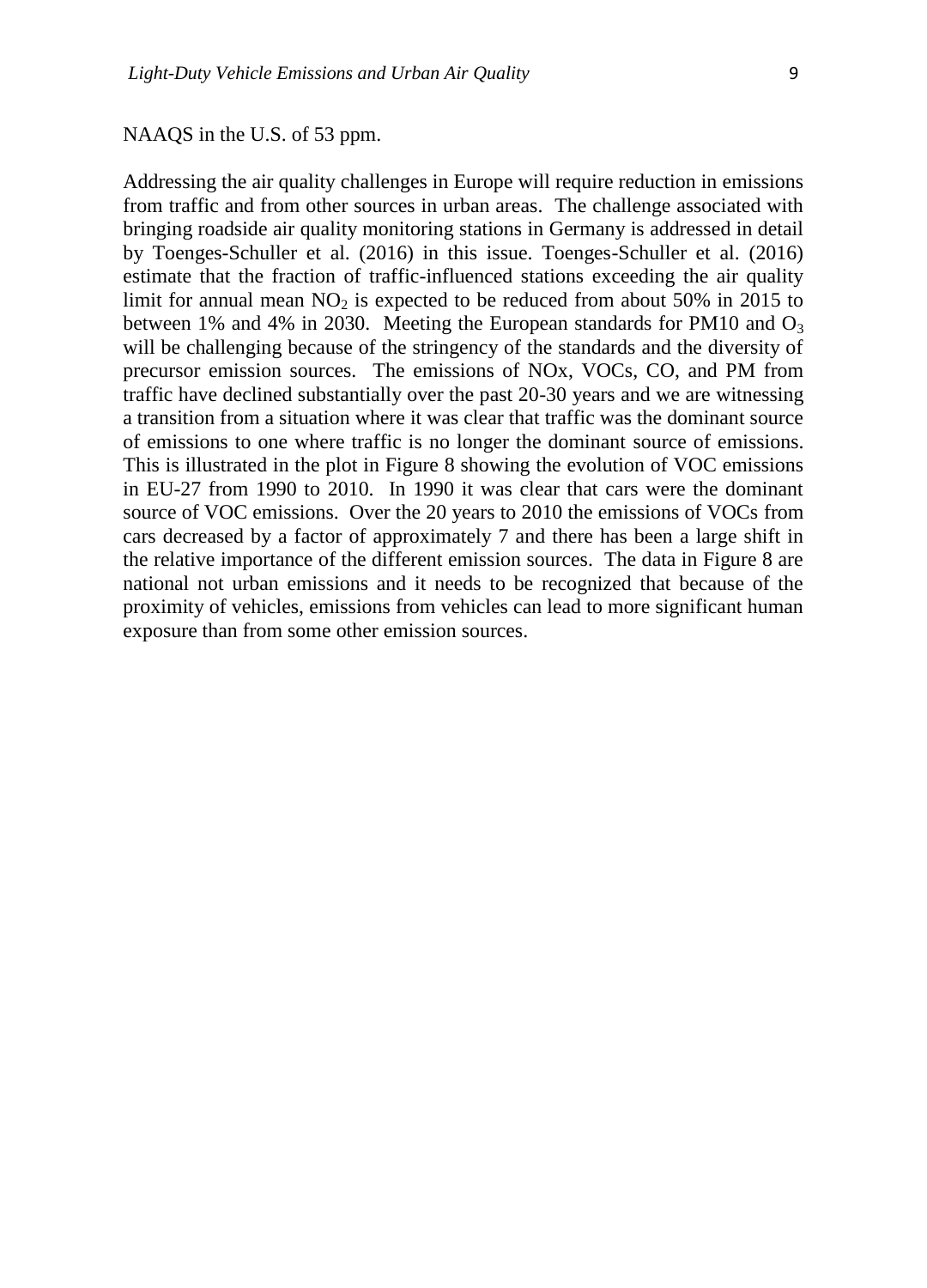

Figure 7: Trends in concentrations of  $O_3$ , CO, PM2.5, Pb,  $SO_2$ , and  $NO_2$  based on data from 218, 74, 505, 11, 45, and 81 sites, respectively, in U.S. cities. The solid circles are average values, the open circles show the  $10^{th}$  and  $90^{th}$  percentile values (U.S.E.P.A. database, https://www3.epa.gov/airtrends/aqtrends.html).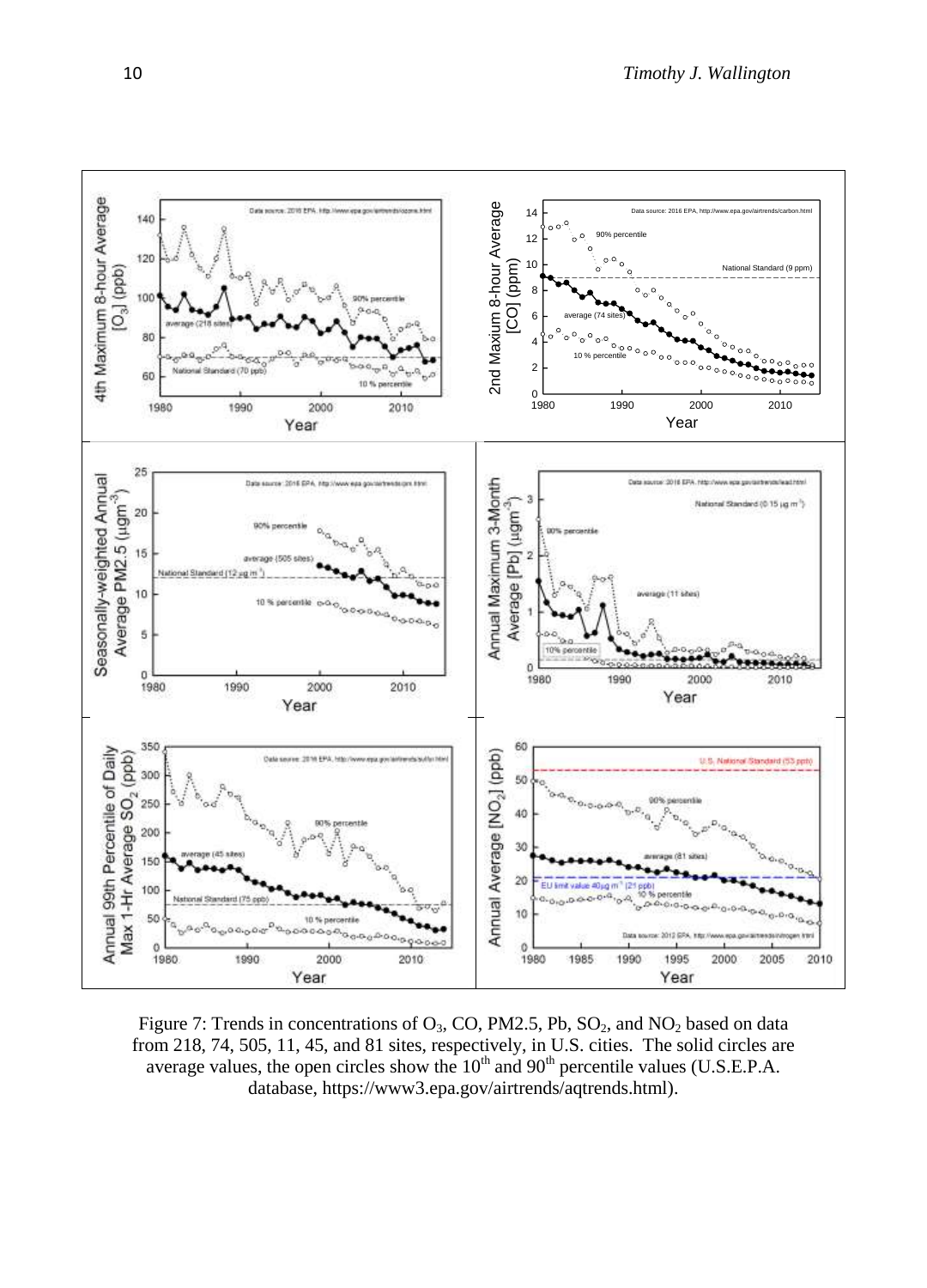

Figure 8. VOC emissions in EU-27 from 1990 to 2010, data from European Environment Agency (2012), reproduced from Calvert et al. (2015) with permission from Oxford University Press.

### **5 Conclusions**

Air quality issues have been important for a very long time and will continue to be important for the foreseeable future. Urbanization and industrialization over the past century have heightened the challenges posed by air quality.

Great progress has been made in in reducing emissions of VOCs, NOx, CO, and PM from vehicles. Urban air quality has improved substantially over the past 50 years in the U.S. and Europe. The trend of decreased emissions from traffic will continue over the coming decades. We are in the midst of a fundamental shift in the relative importance of traffic emissions versus emissions from other sources with traffic emissions becoming less important in many urban areas.

Many urban centers especially those in developing countries currently have air pollution challenges. Vehicle emissions in developing countries are likely to decrease substantially in the coming decades. Many sources of air pollution will need to be addressed to meet the future air quality goals. Experience in developed countries offers hope for the future in developing countries.

#### **Acknowledgments**

This paper and I have benefited greatly from helpful discussions with Jim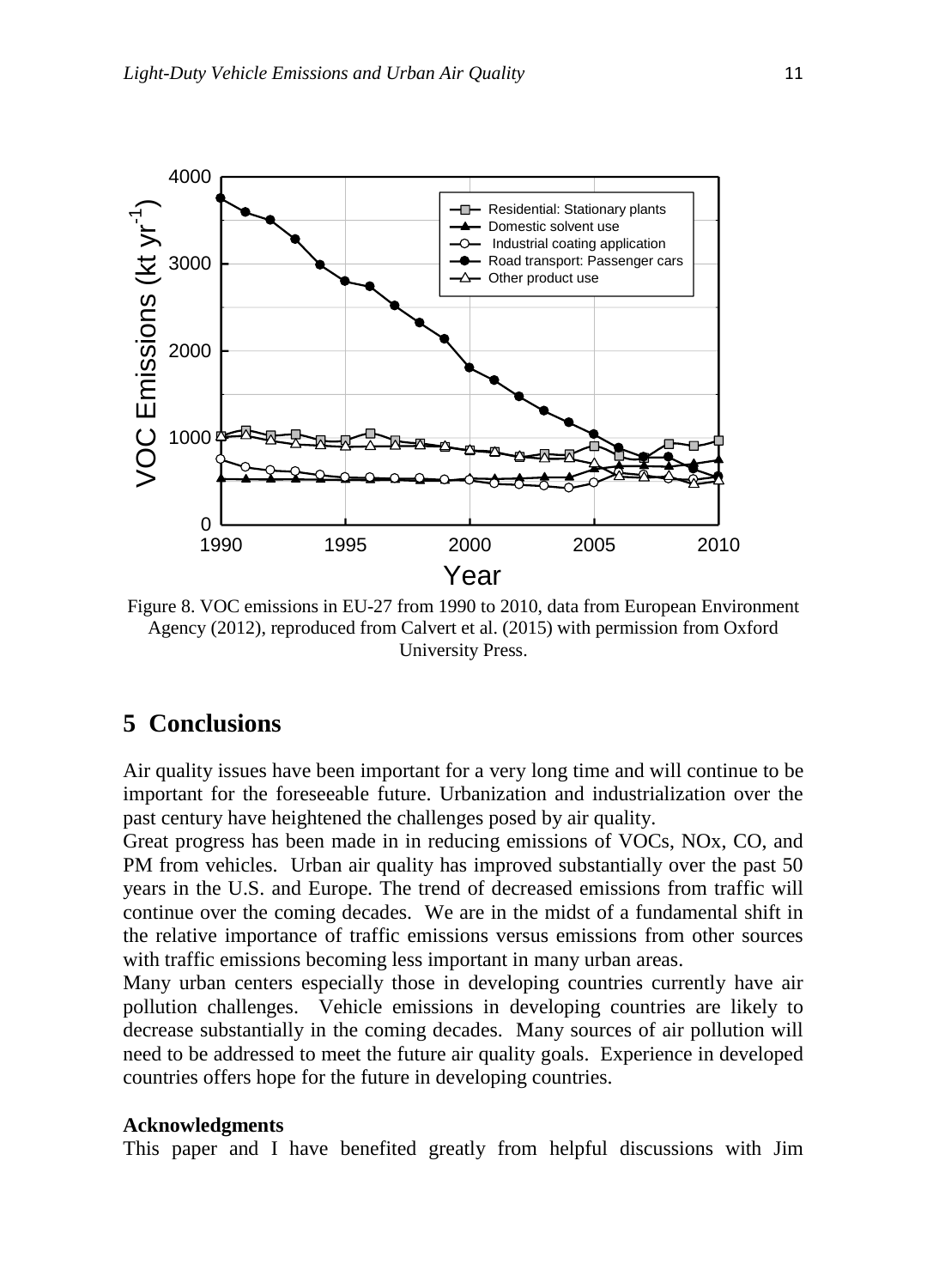Anderson, Carolyn Hubbard, Christine Lambert, Matti Maricq, Will Ruona, Wulf-Peter Schmidt, Rainer Vogt, Ye Wu, Qiang Zhang, and Shaojun Zhang.

## **References**

- [1] Bishop, G.A., & D.H. Stedman (2015): On-road remote sensing of automobile emissions in the Chicago area: Fall 2014, CRC Report E-106, [http://www.crcao.org/reports.](http://www.crcao.org/reports)
- [2] Brimblecombe, P. (1995), History of air pollution; in Singh, H.B. (ed.), Composition, chemistry and climate of the atmosphere, Van Nostrand, New York, 1-18.
- [3] Calvert, J.G., J.J. Orlando, W.R. Stockwell, & T.J. Wallington (2015): The mechanisms of reactions influencing atmospheric ozone. ISBN 978-0-19- 023302-0, Oxford University Press, p. 1-590.
- [4] European Environment Agency (2012): European Union emission inventory report 1990–2010. EEA Report No 8/2012.
- [5] European Environment Agency (2015): Air quality in Europe 2015 report. EEA Report No 5/2015.
- [6] Greater London Authority (2002): 50 years on: The struggle for air quality in London since the great smog of 1952. ISBN 1-85261-428-5
- [7] Haagen-Smit, A.J. (1952): Chemistry and physiology of Los Angeles smog, Industrial and Engineering Chemistry, vol. 44, p. 1342-1346.
- [8] Haagen-Smit, A.J., C.E. Bradley, & M.M. Fox (1953): Ozone formation in photochemical oxidation of organic aubstances. Industrial and Engineering Chemistry, vol. 45, p. 2086-2089.
- [9] Heidorn, K.C. (1978): A chronology of important events in the history of air pollution meteorology to 1970. Bull. Am. Met. Soc., vol. 59, p 1589-1597.
- [10] Hubbard, C.P., J.E. Anderson, & T.J. Wallington (2014): Ethanol and air quality: Influence of fuel ethanol content on emissions and fuel economy of flexible fuel vehicles. Environ. Sci. Technol., vol. 48, 861-867.
- [11] Johnson, T. (2016): Vehicular emissions in review. SAE Int. J. Engines, vol. 9, doi:10.4271/2016-01-0919.
- [12] King's College London (2016): London average air quality levels, [http://data.london.gov.uk/dataset/london-average-air-quality-levels.](http://data.london.gov.uk/dataset/london-average-air-quality-levels)
- [13] Makra, L. (2015): Anthropogenic air pollution in ancient times, in History of Toxicology and Environmental Health Toxicology in Antiquity Volume II, Wexler, P., Ed. p 21-40. [http://dx.doi.org/10.1016/B978-0-12-801506-](http://dx.doi.org/10.1016/B978-0-12-801506-3.00003-0) [3.00003-0](http://dx.doi.org/10.1016/B978-0-12-801506-3.00003-0)
- [14] Toenges-Schuller, N., C. Schneider, A. Niederau, R. Vogt, & S. Hausberger (2016): Modeling the effect on air quality of Euro 6 emission factor scenarios. Proc. Int. Symp. "Environment and Transport", Lyon, France, 24- 26 May, 2016.